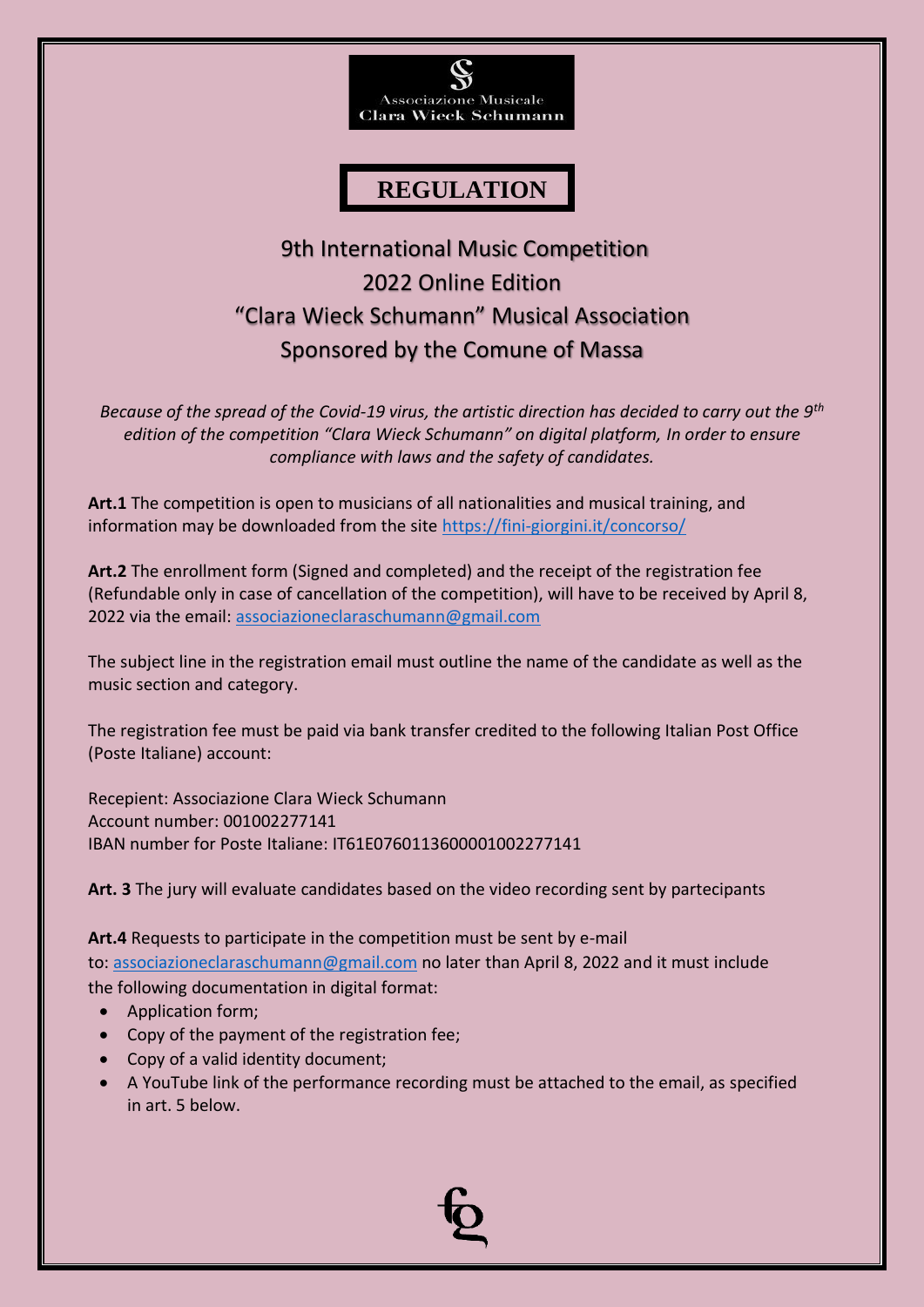

**Art. 5** The performance video must present the following features:

- Video recording from a fixed location, in a single continuous recording without cuts and/or editing.
- The video frame must fully include the candidate and the instrument; the hands must be clearly visible and, in the case of the piano, also the pedals.
- The video must be uploaded following the procedure indicated above no later than April 8, 2022.
- The video must be uploaded to the web platform YouTube. At the time of uploading it must be specified:

**In the title section:** Name of candidates and the caption: "Concorso Clara Wieck Schumann – Massa 2022"

**In the description Section:** Category, section and the detailed program with author and title.



At the time of uploading in the visibility section, select the public option:



Uploaded videos will be available to the jury, and they will be published individually on the competition's Facebook page.

**Art. 6** Performances must present only published original music and the program choice is free to each candidate. Performance by memory is not mandatory.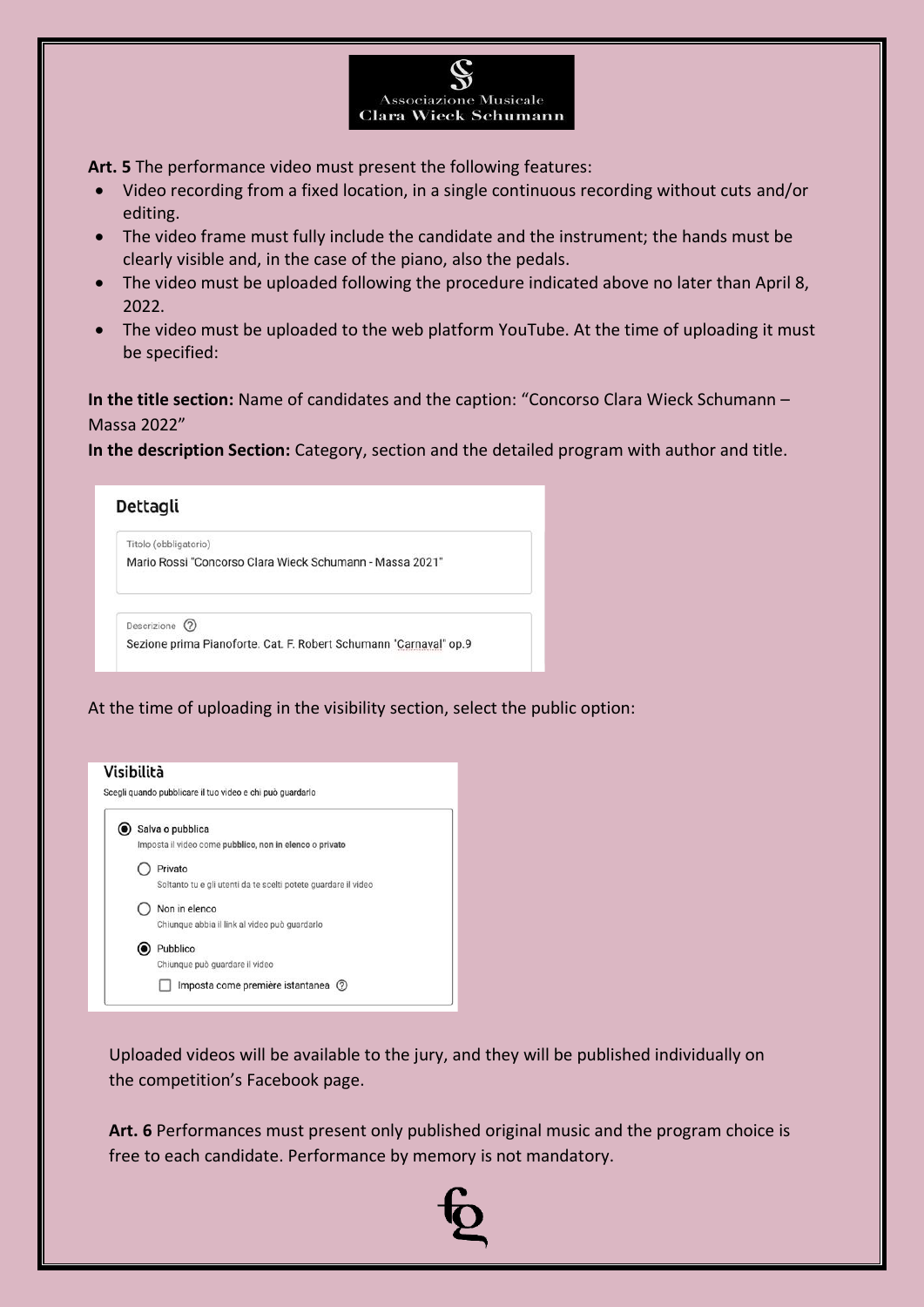**Art. 7** Candidates may enroll in a category higher but not lower than their age. In the case of the chamber music section, age is calculated based on the group's average age.

**Associazione Musicale Clara Wieck Schumann** 

**Art. 8** The results of each category will be published on April 30, 2022 on the website <https://fini-giorgini.it/concorso/> and on the competition Facebook.

**Art. 9** The jury is composed of highly qualified musical personalities:

**Piano section:**

**M° Giovanni Carmassi** Pianist, president and professor of "Luigi Cherubini" Conservatory in Florence

**M° Davide Cabassi**: Pianist, professor of the "Giuseppe Verdi" Conservatory in Milan

**M° Francesca Vidal**: Pianist, professor of the "Antonio Buzzolla" Conservatory in Adria

**Chamber music section:**

**M°Alberto Bologni**: Violinist, president and professor of the "Luigi Boccherini" Conservatory in Lucca

**M° Davide Cabassi**: Pianist, professor of the "Giuseppe Verdi" Conservatory in Milan

**M° Anton Dressler**: Clarinettist, Professor of "LuisaD'Annunzio" Conservatory in Pescara And "Incontri col Maestro" Accademy in Imola

**Prof.ssa Cristina Bersanelli:** Pianist, liederist, professor of the "Sir James Henderson School" in Milano and President of "Parma Lirica"

**Art. 10** Candidates cannot have any kind of educational relationship with the members of the jury.

**Art. 11** The final scores will be expressed in centesimal order. The judgement of the jury is unquestionable.

**Art. 12** The artistic direction has the right to cancel the competition for proven reasons. In this case, the registration fee will be returned.

**Art.13** The artistic direction takes all responsibility over the competition.

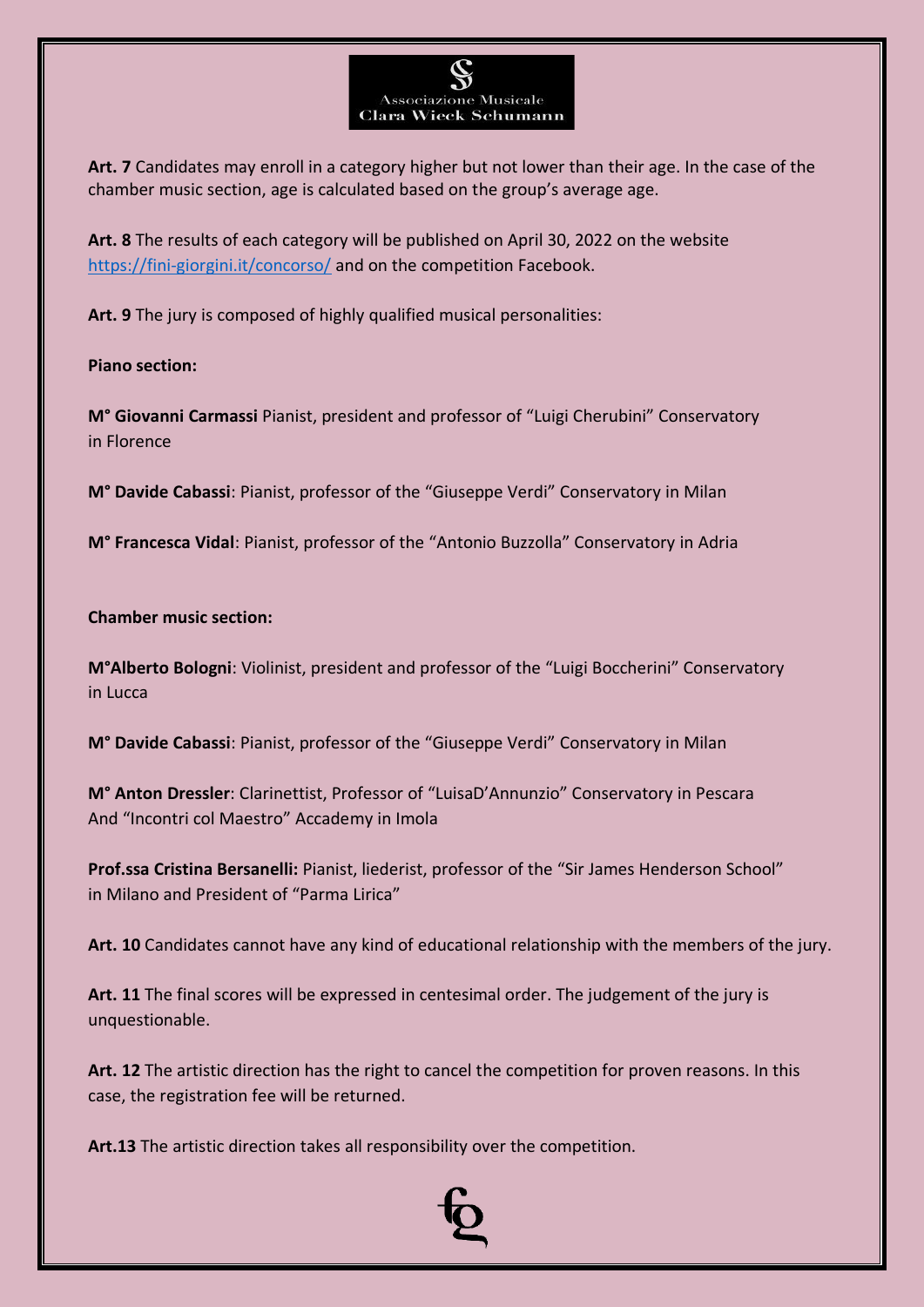

**Art. 14** In case of dispute, the only legitimate text will be the one published on the web site [https://fini-giorgini.it/concorso/.](https://fini-giorgini.it/concorso/) For any dispute, the Massa court will be considered the competent venue.

**Art.15** Award concerts do not provide for reimbursements of food, accommodation expenses and artistic fee.

**Art.16** The competition does not pursue lucrative or commercial purposes.

**SECTIONS AND CATEGORIES**

#### **First section: Piano**

**Cat. First notes**: Born from 2015 onwards. Maximum duration of performance 4 minutes.

**Cat. A** Born from 2012 onwards. Maximum duration of performance 5 minutes.

**Cat. B** Born from 2010 onwards. Maximum duration of performance 7 minutes.

**Cat. C** Born from 2008 onwards. Maximum duration of performance 10 minutes.

**Cat. D** Born from 2006 onwards. Maximum duration of performance 15 minutes.

**Cat. E** Born from 2004 onwards. Maximum duration of performance 20 minutes.

**Cat. F** Without age limits. Maximum duration of performance 25 minutes.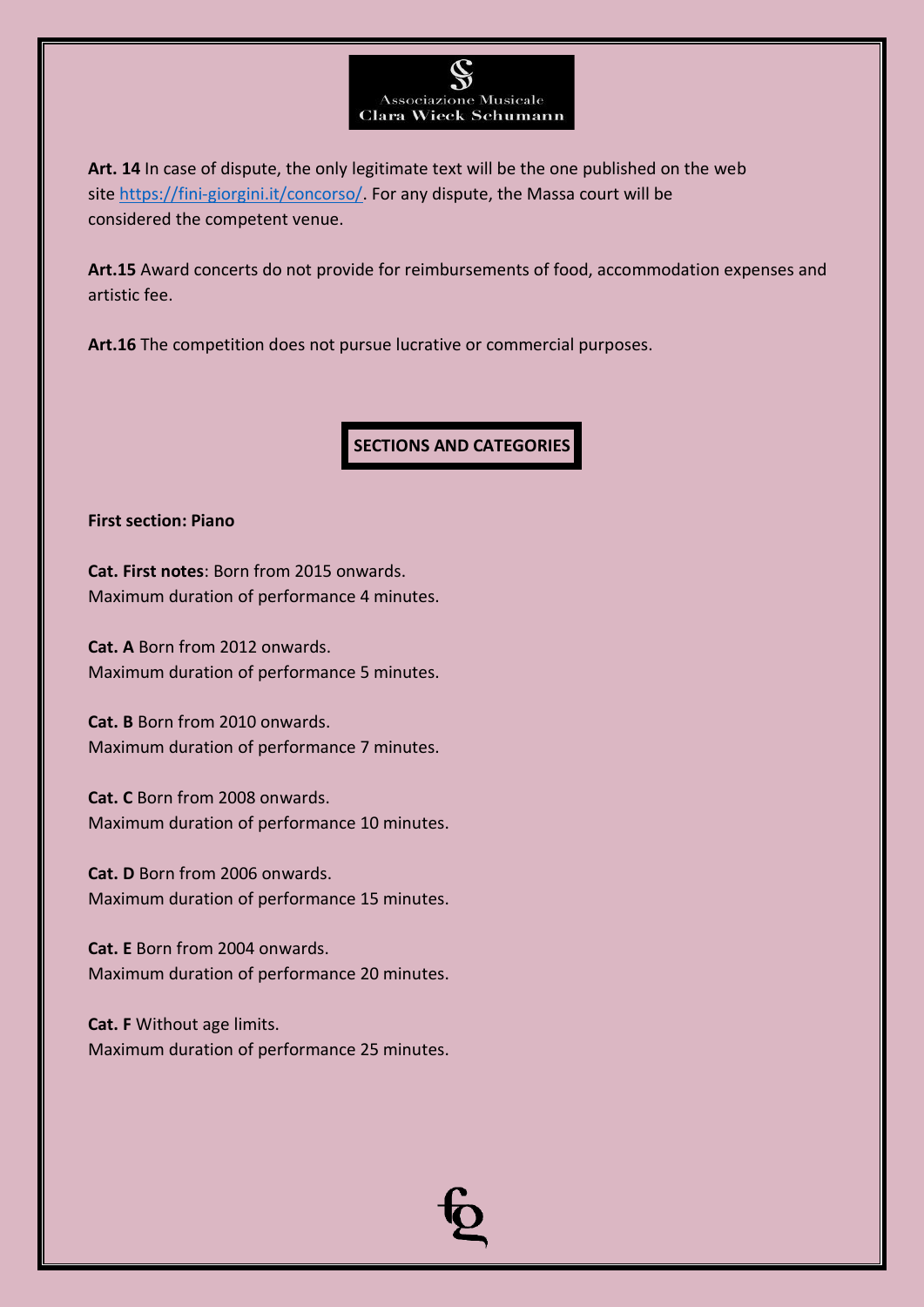

**Second section: Chamber music (All the group from duo onwards, including piano 4 hands, two pianos and vocal chamber music).**

**Cat. A** Average age 14 years. Maximum duration of performance 10 minutes.

**Cat. B** Average age 20 years. Maximum duration of performance 20 minutes.

**Cat. C** Without age limits. Maximum duration of performance 25 minutes.

## **ENROLEMENT FEES**

#### **First section: Piano**

€ 30,00 Cat. First Notes and Cat. A

€ 35,00 Cat. B, C.

€ 45,00 Cat. D, E.

€ 50,00 Cat. F

#### **Second section: Chamber Music**

25 € for each component of category A

30 € for each component of category B

35 € for each component of category C

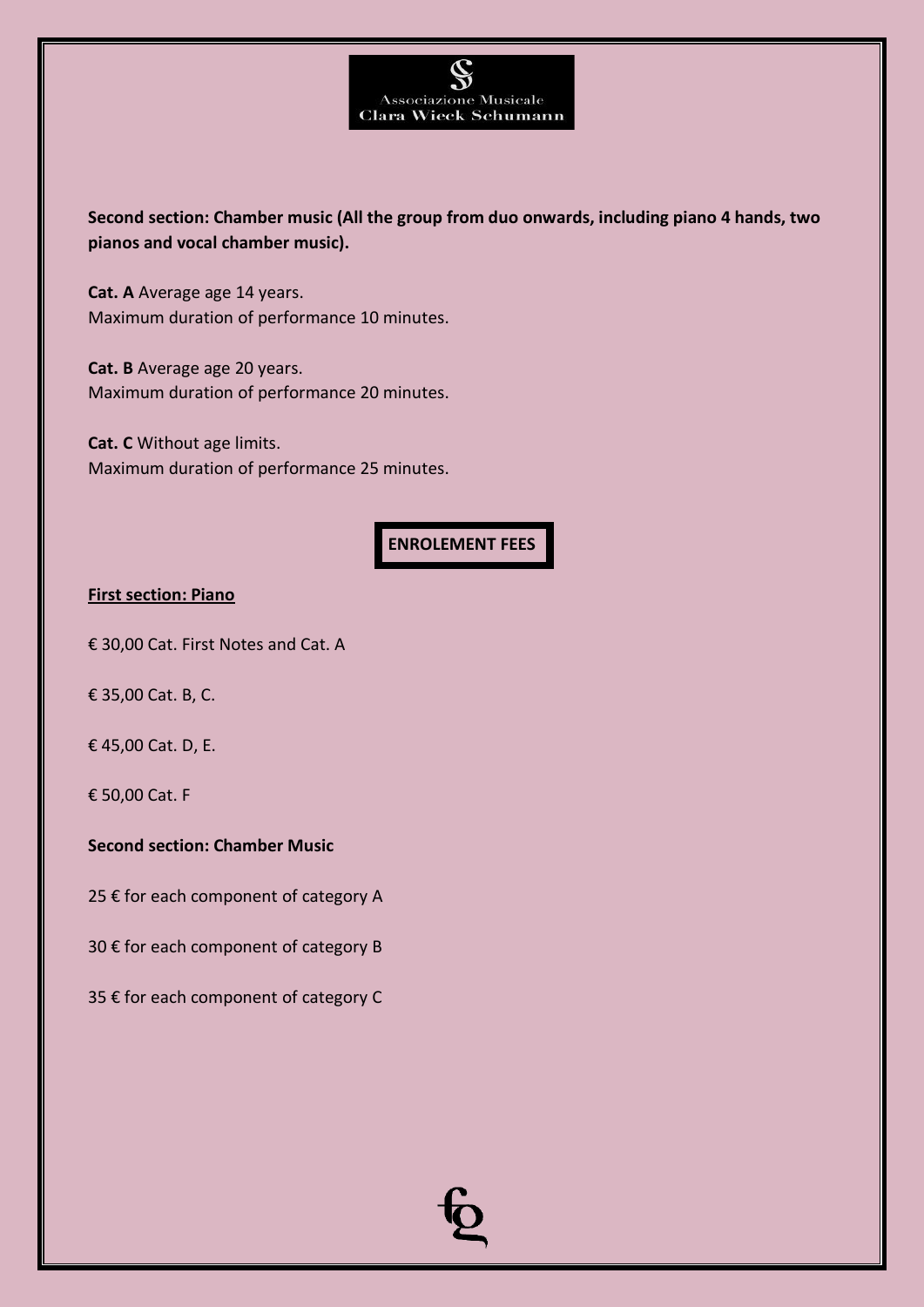



To the absolute first prizes: With the highest score not less than 98/100, scholarship certificate and concert award

#### **First Section: Piano**

Cat. First notes: Certificate and scholarship of € 80 Cat. A: Certificate and scholarship of € 100 Cat. B: Certificate and scholarship of € 120 Cat. C: Certificate and scholarship of € 150 Cat. D: Certificate and scholarship of € 200 Cat. E: Certificate, scholarship of € 300 and 1 award concert. Cat. F: Certificate, scholarship of € 500 and 1 award concert.

To the first with a score from 95 to 97/100: certificate.

To the second with a score from 90 to 94/100: certificate.

To the third with a score from 85 to 89/100: certificate.

To the foth with a score from 80 to 84/100: certificate.

All partecipants who will report a score less than 80/100: certificate of partecipations.

**Special Prize Giuseppe Bonamici** Cat. E and Cat. F: Candidates who want to participate must perform one of the composer's two pieces, to download on the website at the competition page.

The jury will award the prize of 400  $\epsilon$  to the best performance.

<https://fini-giorgini.it/concorso/>

- "Tre movimenti"
- "Quando il vento racconta sulle antiche pietre"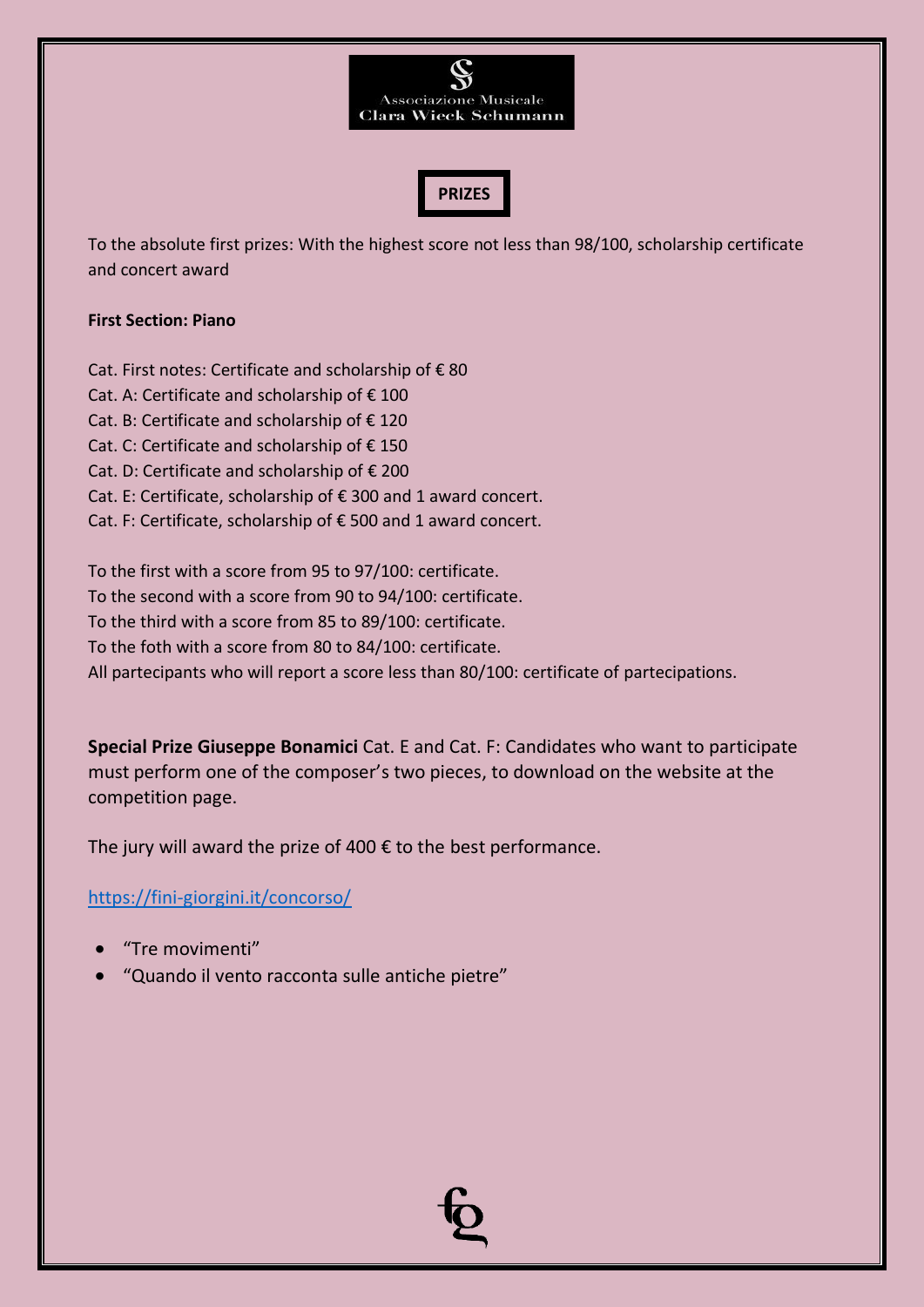

### **Second Section: Chamber Music**

**To the absolute first prizes: With the highest score not less than 98/100, scholarship certificate and concert award.**

Cat. A Certificate and scholarship of € 200 Cat. B Certificate and scholarship of € 350 Cat. C Certificate, scholarship of € 600 and 1 award concert.

To the first with a score from 95 to 97/100: certificate. To the second with a score from 90 to 94/100: certificate. To the third with a score from 85 to 89/100: certificate. To the fourth with a score from 80 to 84/100: certificate. All participants who will report a score less than 80/100: certificate of participation.

## **The award concerts will be held for the following concert season:**

- Istituto musicale "A. Corelli", Pinerolo (TO) "I venerdì del Corelli"
- Associazione "Musica e Artisti" Rassegna "Arte e Virtuosità in Musica" Teatro "S. Coassolo" Cantalupa (TO)
- Associazione musicale "Più che suono" Cassano Magnago